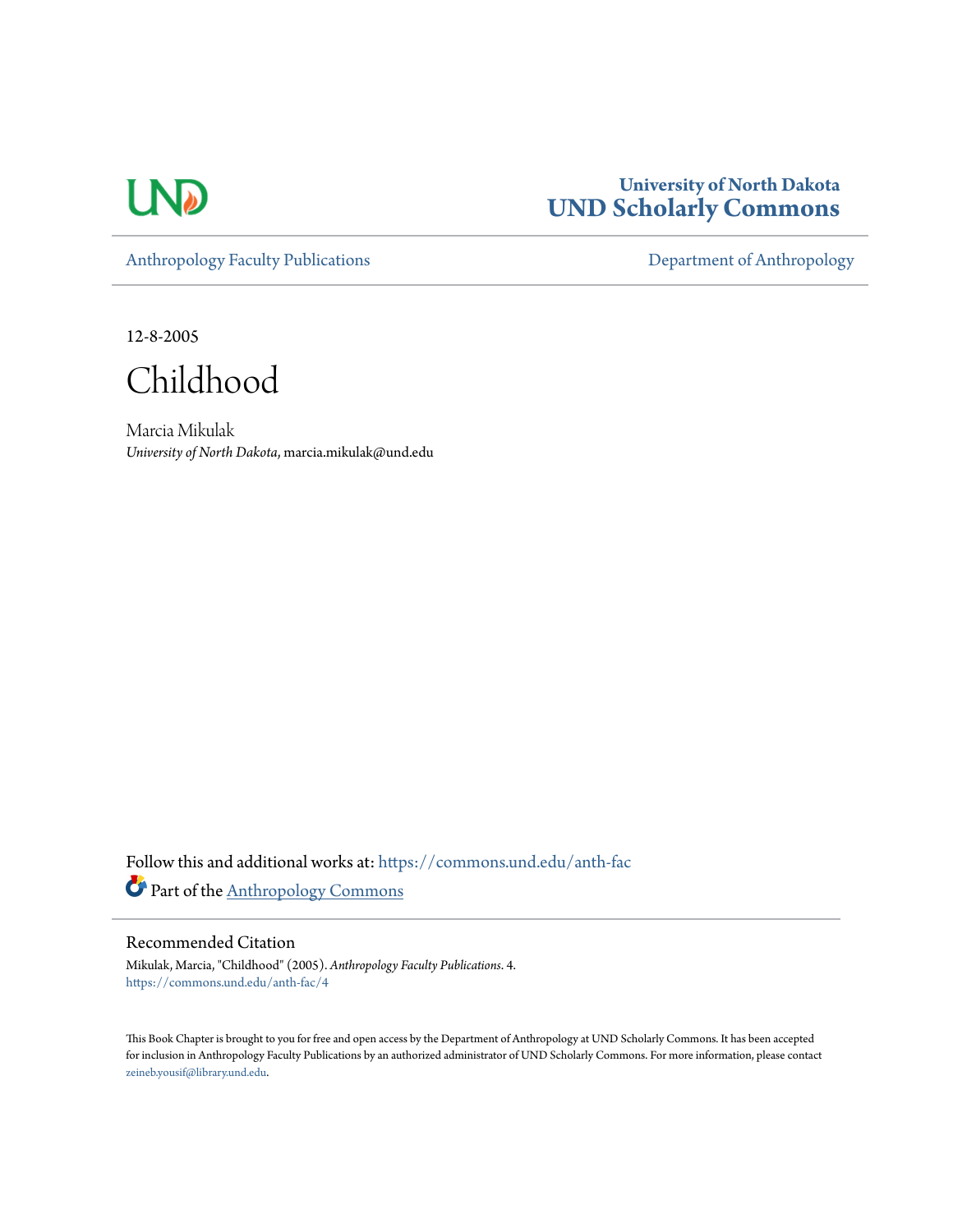### **Ency of Anthropology (SAGE)**

### *Childhood*

By Marcia Mikulak | Dec 8, 2005 | 2106 words, 1 images

Since the Industrial Revolution, most Western societies have come to consider childhood as a time of innocence rooted in biological processes that gradually progress from infancy, childhood, and adolescence into adulthood. In this concept, all youth are defined as minors who are dependent upon adult guidance and supervision; accordingly, youth are denied legal rights and responsibilities until they reach the age that legally defines adulthood. Progressive social scientists view childhood as a concept dependent upon social, economic, religious, and political environments. Rather than see childhood as a time of nonparticipation and dependence, social constructionists see childhood as an expression of society and its values, roles, and institutions. In this sense, childhood is conceptualized as an active state of participation in the reproduction of culture. Indeed, constructionist views of childhood state that childhood is not a universal condition of life, as is biological immaturity, but rather a pattern of meaning that is dependent on specific sets of social norms unique to specific cultural settings.

Childhood can be characterized as the interplay and conflict of and between institutions, individuation, and individualization. Childhood is positioned within this triangulation, revealing how institutions such as day care and kindergarten are rooted in women's labor issues, creating a pull between the pedagogical needs of children versus the economic needs of adults. Individuation is the process by which individuals become differentiated from one another in society. This process identifies childhood as the target for the attention of the state and produces institutions and care providers who delimit the individuality of children. Therefore, a basic tension exists between individual development and collective needs, between the real needs of children and the economic and political needs of adults. Hence, childhood is kept within specific boundaries defined by institutions administered by adults. Therefore, children can be seen to be at the beginning of the process of individualization, long ago achieved by men and only recently achieved by women.

It has been suggested that childhood constitutes a social class, in that children are exploited in relation to adults, who determine and define the needs of childhood according to adult terms. This forces us to place the analysis of childhood in a political-economic frame and shows how children are actually buried in the ongoing division of labor within the adult world.

## **Childhood Reflects Structures of Power and Domination**

The Industrial Revolution in 19th-century Europe resulted in major transformations in economic and social relations. These transformations resulted in the concentration and penetration of capital, which generated two distinct classes: bourgeoisie and proletariat. With this transformation, we see the separation of childhood as distinct from adulthood. Children were differentially affected by industrialization according to class and family relations. Innocence, purity, protection, and guidance define the children of the bourgeois class, while children of the proletariat were considered to be miniature adults who constituted a reserve pool of labor power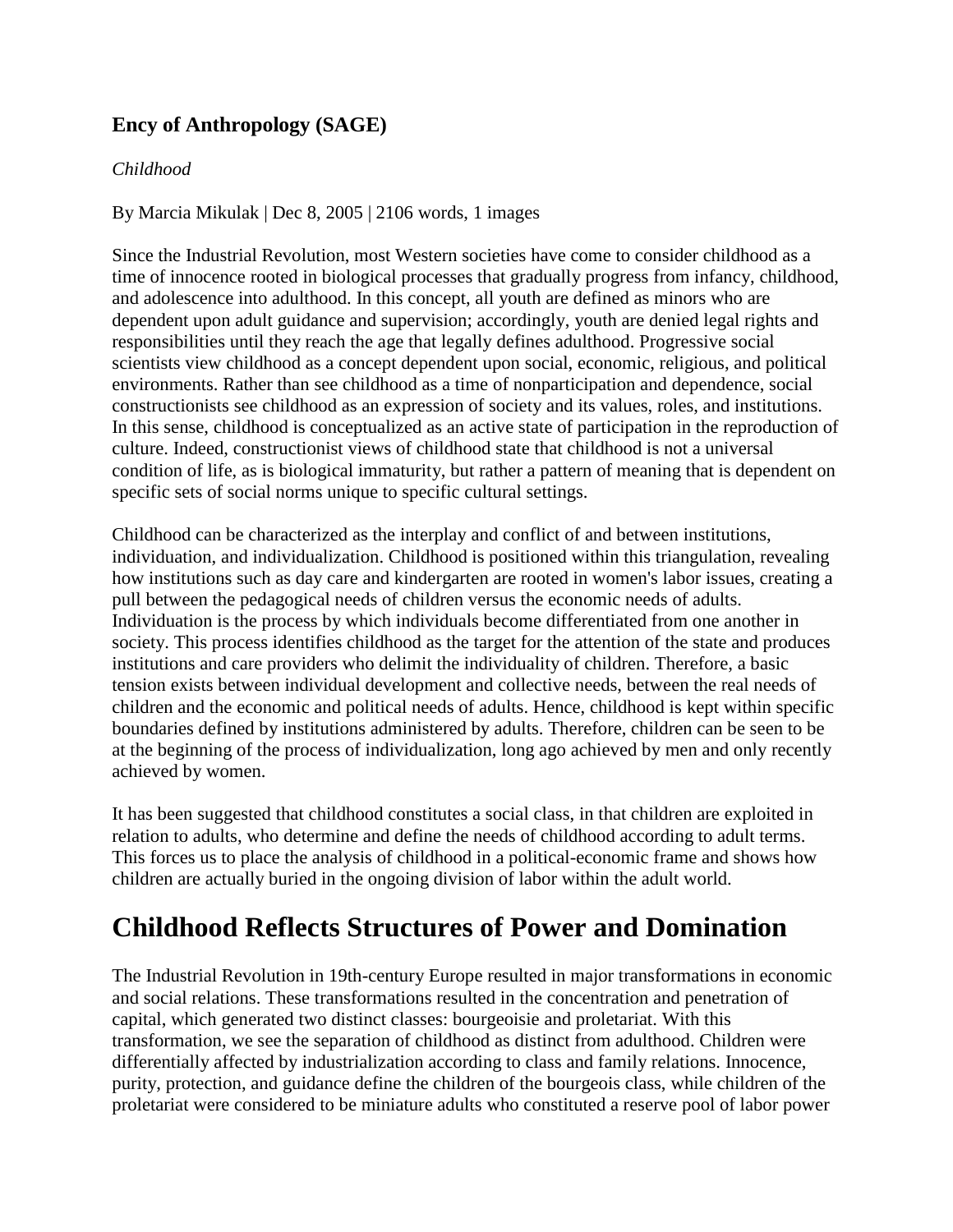in early and middle industrial capitalism. Children of the upper classes received private education that trained them for positions of leadership and power, while children of the working class were often put to work alongside adults in factories and sweatshops in industrial Europe.

# **Economics**

A key step in redefining childhood beginning in the mid-1800s was the removal of children from the public sphere. The state, religious, and civil societies each had particular interests in redefining childhood and in removing children from their exposure to the adult world. Growing industrialism demanded an unimpeded free labor market, where child labor was plentiful and cheap. However, toward the end of the 1800s, new reformist attitudes about the detrimental effects of child labor were forming. Protestant Christians and social reformers' concerns about the physical and emotional hazards of child labor helped to initiate the welfare movement and led to debates about the desirability and feasibility of controlling the child labor market.

# **Childhood Changes Culturally**

Conceptualizing childhood in diverging cultural settings requires an anthropological perspective that sees children and childhood as windows into societies. Unfortunately, anthropologists have not taken childhood and children seriously enough, focusing instead on adult society as the locus of interest and change. Currently, there is a growing movement in social science to view children as active agents who construct meanings and symbolic forms that contribute to the ever-changing nature of their cultures. Not only are children contributing to the complex nature of cultural reproduction, they are accurately reflecting the unique nature of their specific culture.

Margaret Mead's Coming of Age in Samoa (1928) explored the theoretical premise that childhoods are defined by cultural norms rather than by universal notions of childhood as a separate and distinct phase of life. The term youth culture was introduced in the 1920s by Talcott Parsons, who defined the life worlds of children as structured by age and sex roles. Such a definition marginalized and deindividualized children. The work of Whiting and Edwards, during the 1950s to late 1970s, in diverse cultural settings, developed methodologies to explore what they exemplified as cross-societal similarities and differences in children. Their attempts at producing a comprehensive theory about childhood development, cognition, and social learning processes were informative and groundbreaking. Their work linked childhood developmental theories to cultural differences, demonstrating that children's capacities are influenced as much by culture as by biology. By the 1980s, social research had moved into predominately urban studies, where youth groups and gangs were conceptualized and defined by American sociologists as deviants rebelling against social norms. Current authors such as Qvortrup, Vered Amit-Talai, Wulff, and Sharon Stephens are recasting global research on childhood by defining children as viable, cogent, and articulate actors in their own right. Such research has spawned strident debates concerning the legal rights of children versus the legal rights of parents.

## **Managing the Social Space of Childhood**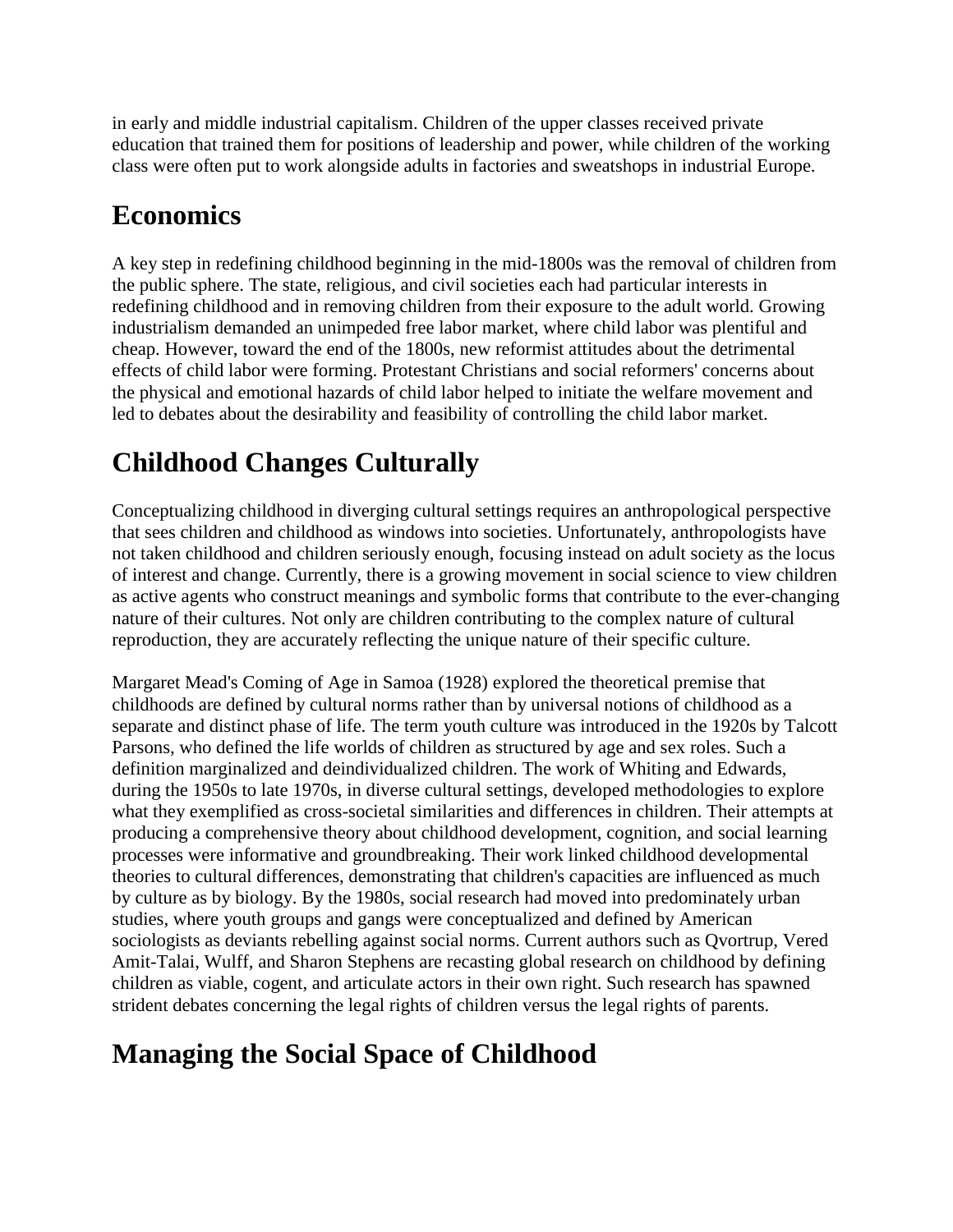Reform of child labor laws required that the needs of poor families, reformers, and capitalists be balanced. In this equation, public education became a means by which children could be removed from the public sphere and handed over to the administrative processes of the state. Statistics from the late-19th-century censuses reveal the effectiveness of the reformers: In England, by 1911, only 18% of boys and 10% of girls between the ages of 10 and 14 were in the labor market, compared with 37% and 20%, respectively, in 1851. Economically, children moved from being an asset for capitalist production to constituting a huge consumer market and a substantial object of adults' labor in the form of education, child care, welfare, and juvenile court systems. Although reformers and bureaucrats could claim a successful moral victory in the removal of child labor from the work force, in reality, children had been made superfluous by machinery and the requirement that industrial work be preserved for adult male and female laborers. In this respect, culture is not only perpetuated by children, but changed by it. The latemodern constructions of childhood acknowledge that children are placed and positioned by society. The places that are appropriate for children to inhabit have widened, and children are now seen as targets of media and marketing campaigns, though children as individuals and as a class have few legal rights.

The definitions of childhood as a state of innocence and purity follow long historical cycles of economic change that correspond to the development of capitalism as it spread within the world system. Immanuel Wallerstein's world systems theory describes historical economic relations in terms of exchanges between the core, semiperiphery, and periphery states. The evaluation the role of children in the world system has led to an agreement by many social scientists that childhood is historically and culturally relative. Recent anthropological political economy theory demonstrates how relations between nation-states and the development of capitalism affect growing child poverty. In addition, these relations determine the role of children economically, socially, and educationally throughout the world, affecting policy development at both the state and federal levels, particularly in the areas of child poverty and child development. Social scientists should turn their attention to a generational system of domination analogous to the gendered oppression that has captured the attention of feminist scholars for the last several decades. If successful, this agenda will advance the legal status of childhood globally, freeing future generations to participate as viable actors within political, economic, and legal realms within their unique cultures.

Recent research on street children around the world demonstrates that childhood is a social construction dependent on geographical, economic, ethnic, and cultural patterns. Patricia Márquez, in The Street Is My Home (1999), explored how street youth in Caracas, Venezuela, are brought together because of economic scarcity and social violence, by describing the ways in which these youth are able to gain financial resources and material wealth through the creation of meaningful experiences and relationships in their lives. Tobais Hecht, in At Home in the Street (1998), portrayed street children in Recife as socially significant themselves, acting as both a part of and a reflection of the concerns of adults. He found that Recife's street children took pride in working and earning an income.

Social reality may be seen as a process of constructing one's social world through the skillful actions of everyday life. Alongside the development of the constructionist view of race, gender, and ethnicity, childhood is simultaneously viewed as dependent on location. Historically,